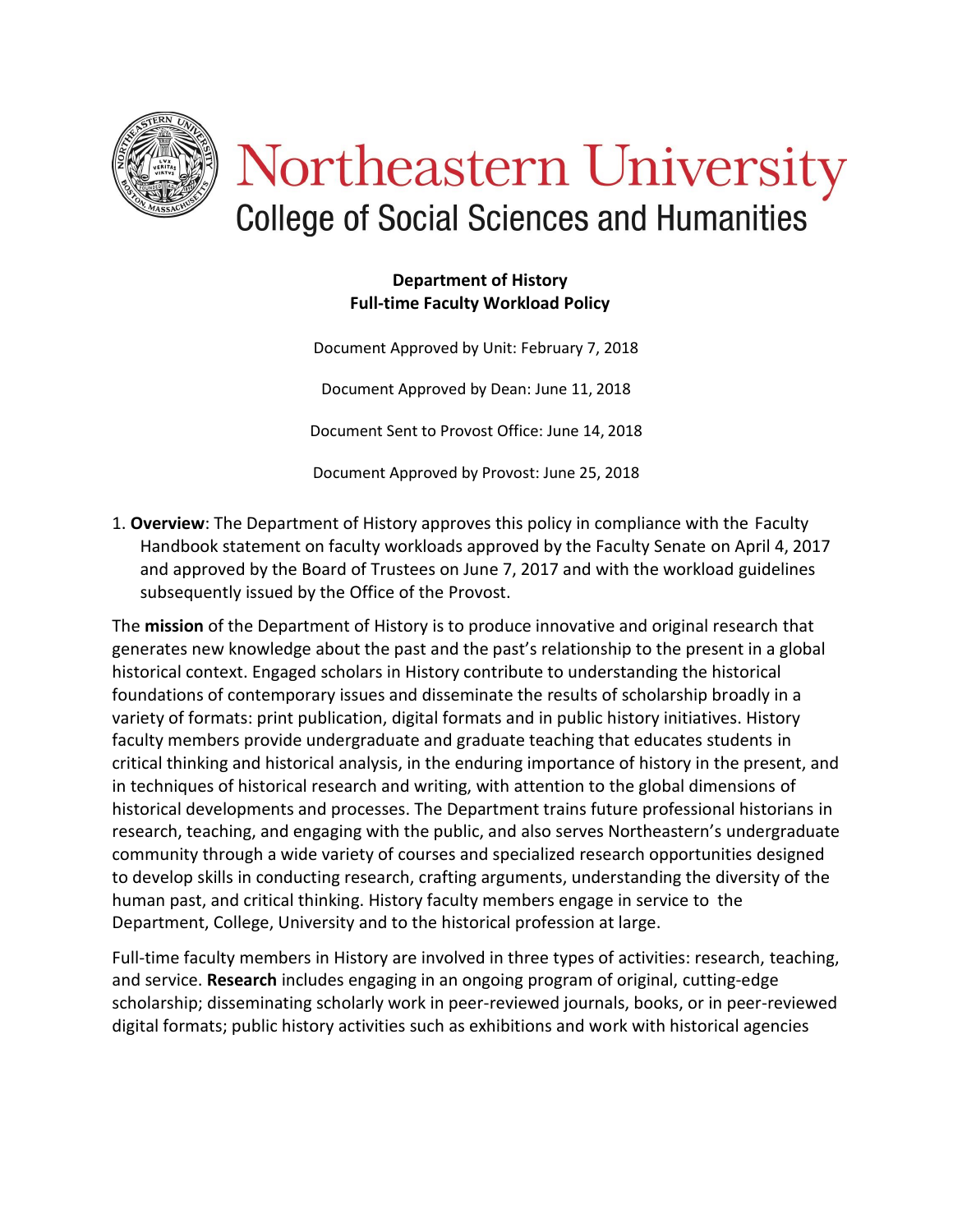and archives; presenting research at professional conferences; disseminating knowledge to academic and non-academic audiences and communities; actively seeking internal and external funding where possible in the discipline; and engaging students in research and scholarship.

**Teaching** includes leading courses and independent studies, advising graduate students, as well as advising and mentoring both graduate and undergraduate students. History faculty are committed to providing teaching excellence in an environment that facilitates critical thinking and enhances student learning.

**Service** activities include service within the University and service to the profession. History faculty members contribute to the functioning and quality of the Department and the University by serving on committees at the Department, College, and University levels, advising student organizations, and in making other contributions to the Department of History, the College, and the University.

Faculty work with the Chair of the Department of History to effectively balance service within the University and profession. The History Department recognizes that within the CSSH experiential liberal arts model, research, teaching, service and professional development complement one another and often overlap.

**2. Appointments:** According to the Faculty Handbook, the full-time Teaching Faculty of the University is composed of tenured and tenure-track faculty members as well as nontenure- track faculty members. **Tenured and tenure-track faculty** consist of faculty at the ranks of Assistant Professor, Associate Professor and full Professor. **Non-tenure track full time faculty members** include Teaching Professors and Professors of the Practice**.**

**Tenured and tenure-track faculty** members carry special responsibilities with respect to the creation and maintenance of high-quality research programs, and maintaining teaching excellence in the Department. Non-tenure-track faculty are responsible for advancing the teaching, engagement, and service missions of the Department and for engaging in professional development that contributes to their teaching and service. They also contribute to the governance of the Department, the College, and the University. Each type of appointment carries a distinct workload that reflects the responsibilities and performance expectations of each faculty member. Percentages and ranges of assignments are approximate standardizations appropriate to ranks.

**Faculty members appointed jointly** in History and another unit carry a primary obligation to their tenure-home unit and a secondary obligation to their non-tenure unit. The workload of jointly appointed faculty members is proportional to the percentage of the appointment. The workload of jointly appointed faculty reflects the expectations of the type of appointment (e.g., tenure-track, tenured, etc.). Workload divided between the two academic units should total 100%. For joint appointments that are not evenly split, the relative responsibilities in teaching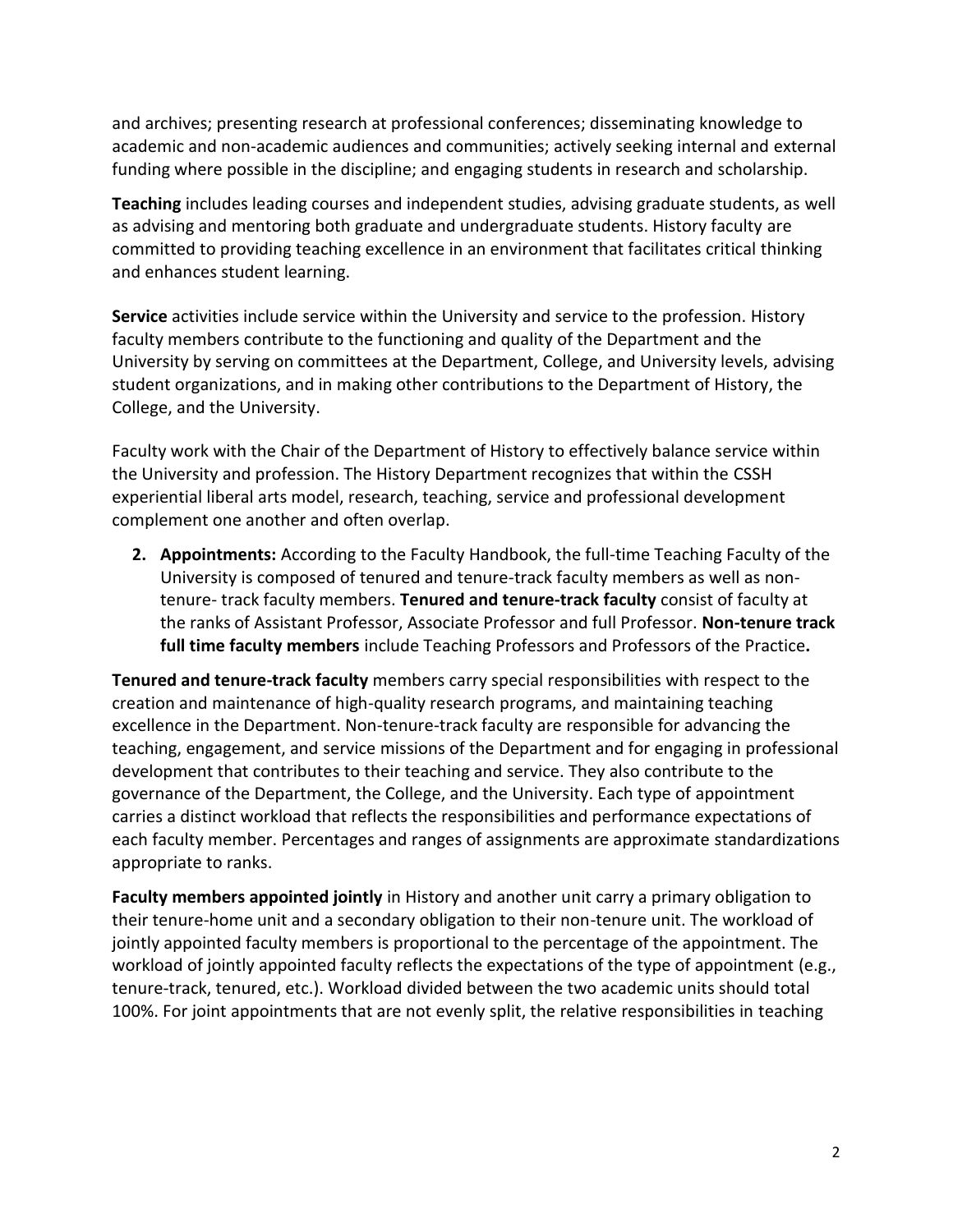should rotate on a regular basis. Unit heads should coordinate the details of these arrangements with one another and in consultation with the jointly appointed faculty member.

Full-time Faculty with 50% or more administrative load (e.g., Department Chair or Associate Dean) are not covered in these guidelines.

The workload policy in the History Department carries the following distribution of effort, by type of appointment:

> **2.1. Tenure-Track Faculty (Assistant Professors and Associate or Full Professors without Tenure)** Tenure-track faculty hold appointments as untenured, probationary members of the faculty. Tenure-track faculty members are expected to be research-active and develop a research program.

- Tenure-track faculty members teach between 3 and 4 courses over two semesters in fulfillment of 40% of their work effort. Tenure-track faculty in the College of Social Sciences and Humanities are typically given 2 course releases to be taken in the first three years of their appointment.
	- Tenure-track faculty members are expected to engage in research, scholarship, or creative activity in fulfillment of 50% of their work effort.
	- Tenure-track faculty members are expected to engage in service activities in fulfillment of 10% of their work effort.

**2.2 Tenured Faculty: Research-active Associate or Full Professors with Tenure:** Tenured faculty members hold appointments with continuous tenure as members of the faculty. All members of the tenured faculty are expected to be research-active and maintain an ongoing commitment to the development of a research program.

- Research-active tenured faculty members teach 4 courses over two semesters, conduct independent and directed studies; advise graduate students and advise and mentor students, in fulfillment of 40% of their work effort.
- Research-active tenured faculty members engage in research and scholarship in fulfillment of 40% of their work effort.
- Research-active tenured faculty members engage in service and professional development activities in fulfillment of 20% of their work effort.
- A faculty member will be considered **research inactive** if failing over a period of the previous 4 calendar years to meet disciplinary expectations of progress on peer-reviewed long-term research or scholarly projects, applications for external funding (as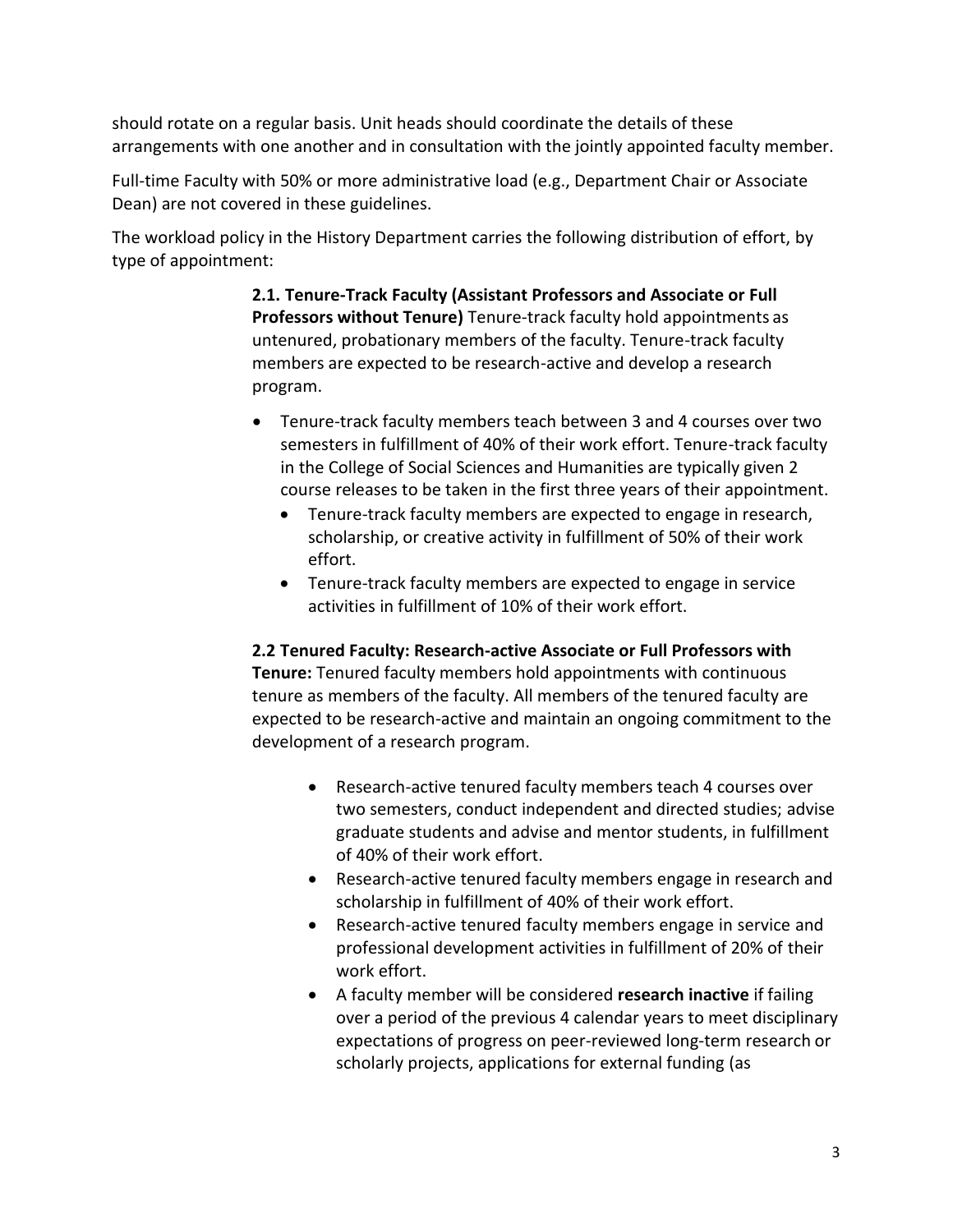appropriate to the discipline), and regular dissemination of scholarship, in scholarly peer-reviewed or public venues as defined above in section 1.

- Tenured faculty members whose research, scholarly, or creative activities do not meet the standard for research activity over a period of the previous 4 calendar years will be determined to be research inactive. The History Department Chair will make this determination on the basis of a consideration of 4 years of annual reviews and a review of the faculty member's up-to-date CV, and in consultation with the Associate Dean of Faculty Affairs and the Dean. The History Chair will also consult with the Office of the Dean on a written improvement plan and possible reallocation of workload if the faculty member is determined to be research inactive. The Department Chair will then meet with the faculty member to agree in writing with the faculty member and the Office of the Dean on the improvements that need to be made. The Department Chair will also indicate in this meeting and in a written improvement plan that if improvements are not successful by the end of the next academic year, the faculty member's workload will be reallocated.
- Tenured faculty members who are research-inactive will teach 6 courses per two semesters in fulfillment of 80% of their work effort.
- Tenured faculty members who are research-inactive will engage in service and professional development activities in fulfillment of 20% of their work effort.

**2.3 Full-time Non-Tenure Track Teaching Professors (Assistant/Associate/Full Teaching Professor)** Full-time non-tenure track **Teaching Professors** hold contractual, term appointments as members of the Teaching Faculty.

- Full-time non-tenure track teaching faculty members engage in teaching, including leading 6 courses and independent studies as well as advising and mentoring students, in fulfillment of 80% of their work effort.
- Full-time non-tenure track faculty members are expected to engage in professional development activities (such as invited talks and presentations at conferences, and possibly publication) in fulfillment of 10% of their work effort.
- Full-time non-tenure track faculty members are expected to engage in service in fulfillment of 10% of their work effort.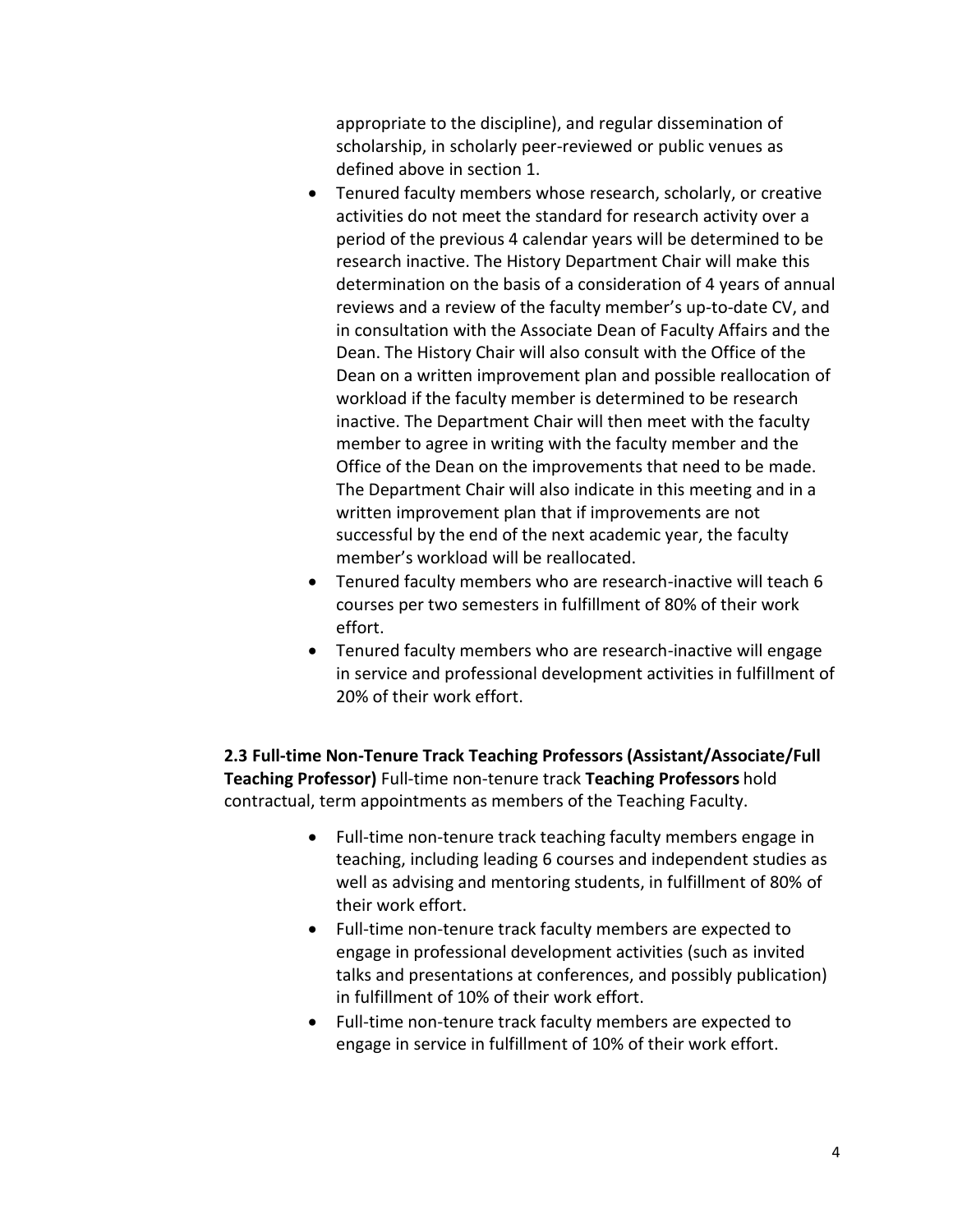**2.4 Full-time Professors of the Practice and Distinguished Professors of the Practice appointed in faculty positions** carry a teaching load based on the four course standard and engage in research, scholarship, or external engagement and service activities.

- Full-time Professors of the Practice appointed in faculty positions engage in teaching, including leading 4 courses and independent studies, advising graduate students where applicable, as well as advising and mentoring students, in fulfillment of 40% of their work effort.
- Full-time Professors of the Practice appointed in faculty position engage in research, scholarship, creative or external engagement activities in fulfillment of 40% of their work effort.
- Full-time Professors of the Practice appointed in faculty positions engage in service and professional development activities in fulfillment of 20% of their work effort.

## **3. Accessibility of information**

The History Workload Policy document and the workload of each full-time faculty member is accessible to all full-time History faculty members in the Governance Documents folder on the Department of History SharePoint site. The History Workload Policy alone is also available on [university resource that will be set up to do this]. The Department of History will review and ratify the workload policy and its documentation every five years, and update posted materials as necessary. Any changes to the policy proposed on review must be approved by the History faculty, the Dean, and the Provost.

#### **4. Procedures**

The History Department Chair shall appoint a Workload Evaluation Committee consisting of three full-time tenured faculty members appointed for three year staggered terms. The chair shall also serve as an *ex officio* non-voting member of the committee. In the first year of operation the Committee shall review the contributions and effectiveness of each fulltime faculty member in teaching, scholarship and service based on prior annual reviews, *curriculum vitae*, evaluations, publication records, and record of service activities. On the basis of its review, the Committee will establish the two-semester workloads for the tenured and tenure-track faculty, teaching faculty, and professors of the practice in April. Normally, the maximum length of any workload assignment recommended by the Committee shall be five academic years.

Overload activities will be granted only after 100% of the workload assignment is met. Variance in workloads will be addressed on a case-by-case basis in consultation with the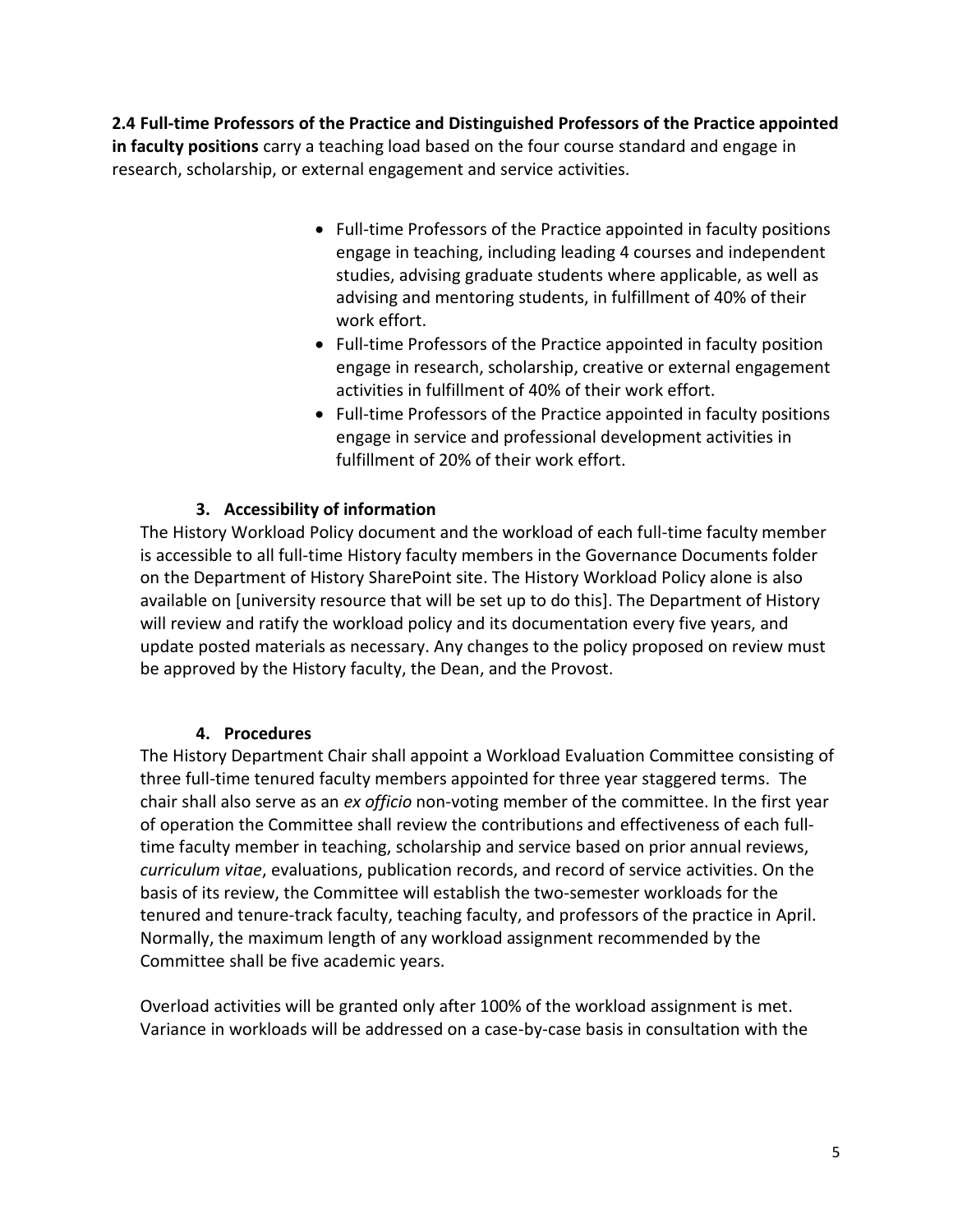History Chair and with the Dean or designate. For faculty with joint appointments, the History Chair will meet with the head of the unit in which the faculty member is jointly appointed at the end of each year to coordinate workload expectations for the faculty member for the following two semesters. Typical modifications in workload include those granted by parental teaching relief, contractual course reductions for tenure-track faculty, family- and medical-related leaves, grant-funded buyouts, and modifications to load related to administrative duties. Additional considerations for teaching assignments may include class size and type; mode of instruction; supervision of capstone projects; and PhD and MA theses and dissertations advised to completion.

Research inactive faculty who wish to be considered once again research active can request this at the point of annual merit review with the History Chair.

The approval of the Dean will be required for any modifications to a faculty member's workload recommended by the Department Chair.

#### 5. **Appeals**

Faculty with requests for modifications of, or concerns about, workload should first address them with the History Chair. If a faculty member is concerned about a workload assignment and cannot resolve the concern with the History Chair he or she may appeal the assignment to the Office of the Dean. If a faculty member continues to have unresolved concerns after the Dean has made a determination on the appeal, he or she should consult the Grievance Process as specified in the Faculty Handbook.